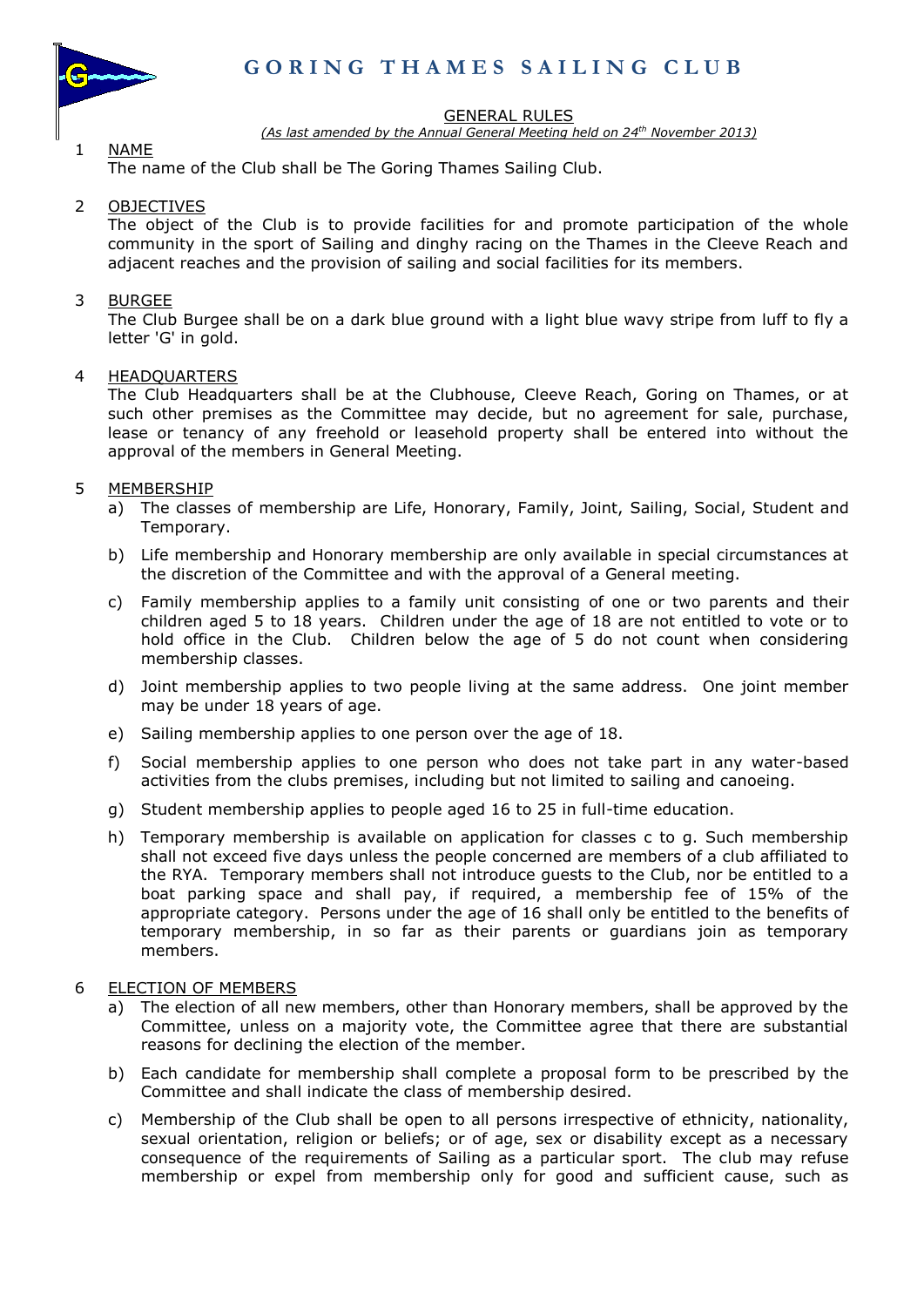conduct or character likely to bring the Club or sport into disrepute. Appeal against such a decision may be made to the Club's members and decided by a majority vote of the members present at a SGM or AGM.

- d) After election, a candidate shall become a member on payment of his entrance fee and subscription.
- e) Honorary members shall be elected only by a General Meeting.
- 7 OFFICERS
	- a) The officers of the Club shall consist of a Commodore, Vice-Commodore, Rear Commodore, Hon Secretary, Hon Treasurer, Hon Sailing Secretary and Hon Membership Secretary. The officers shall be elected at each Annual General Meeting and shall hold office until the succeeding Annual General Meeting when they shall retire but shall be eligible for re-election, except that no member shall serve as Commodore, Vice-Commodore or Rear Commodore, the posts being considered separately, for more than 2 consecutive years, and no member shall serve as Hon Secretary, Hon Treasurer, Hon Sailing Secretary or Hon Membership Secretary, the posts being considered separately, for more than 4 consecutive years, that is, unless no other candidates come forward and the officer is re-elected unopposed.
	- b) The Club may also elect a President and up to 3 Vice-Presidents.
- 8 COMMITTEE
	- a) The management of the Club shall be vested in the Committee, which shall consist of the Officers and up to 5 other members and may deal with any matter not specifically dealt with in these rules. Five shall form a quorum, at least one of which shall be an Officer.
	- b) The Committee shall be elected at the Annual General Meeting and shall hold office until the next Annual General Meeting when they shall retire but shall be eligible for reelection, except that no member shall serve as an ordinary member of the Committee for more than 6 consecutive years.
	- c) The Committee shall have the power to co-opt additional members for special purposes.
	- d) The Committee shall meet from time to time as they think necessary and when required to do so by the Commodore or his deputy.
	- e) The Committee shall have the power to appoint sub-committees of four or more members excluding the Commodore or Vice-Commodore and the Secretary who shall be members of all sub-committees. Junior members may serve on a sub-committee at the discretion of the main committee notwithstanding the provision of general rule no. 5.
	- f) No sub-committee shall deal with the purchase or supply of intoxicating liquor.
	- g) The Committee shall make, vary and annul such Byelaws and Regulations as it shall from time to time think fit and shall cause the same to be exhibited in the Club premises for 14 days before the date of final approval by the Committee. Such Byelaws and Regulations shall remain in force until set aside by the Committee or by a vote at a General Meeting.
	- h) No member of the Committee shall take or hold any interest in any property belonging to the Committee otherwise than as a trustee for the purposes thereof, or receive any remuneration, profits, salary or emoluments from the funds or transactions of the Committee, or be interested in the supply of work or goods at the cost of the Committee.
	- i) If at any time the Committee shall decide that the purposes of the Committee cannot in the circumstances continue to be carried on and that the Committee should be dissolved, then the balance of the assets remaining after payment of all debts shall be transferred, as approved by the committee, to another registered CASC (Community Amateur Sports Club) registered charity or the RYA, this being sailings' Governing body, for use by them in community related sports.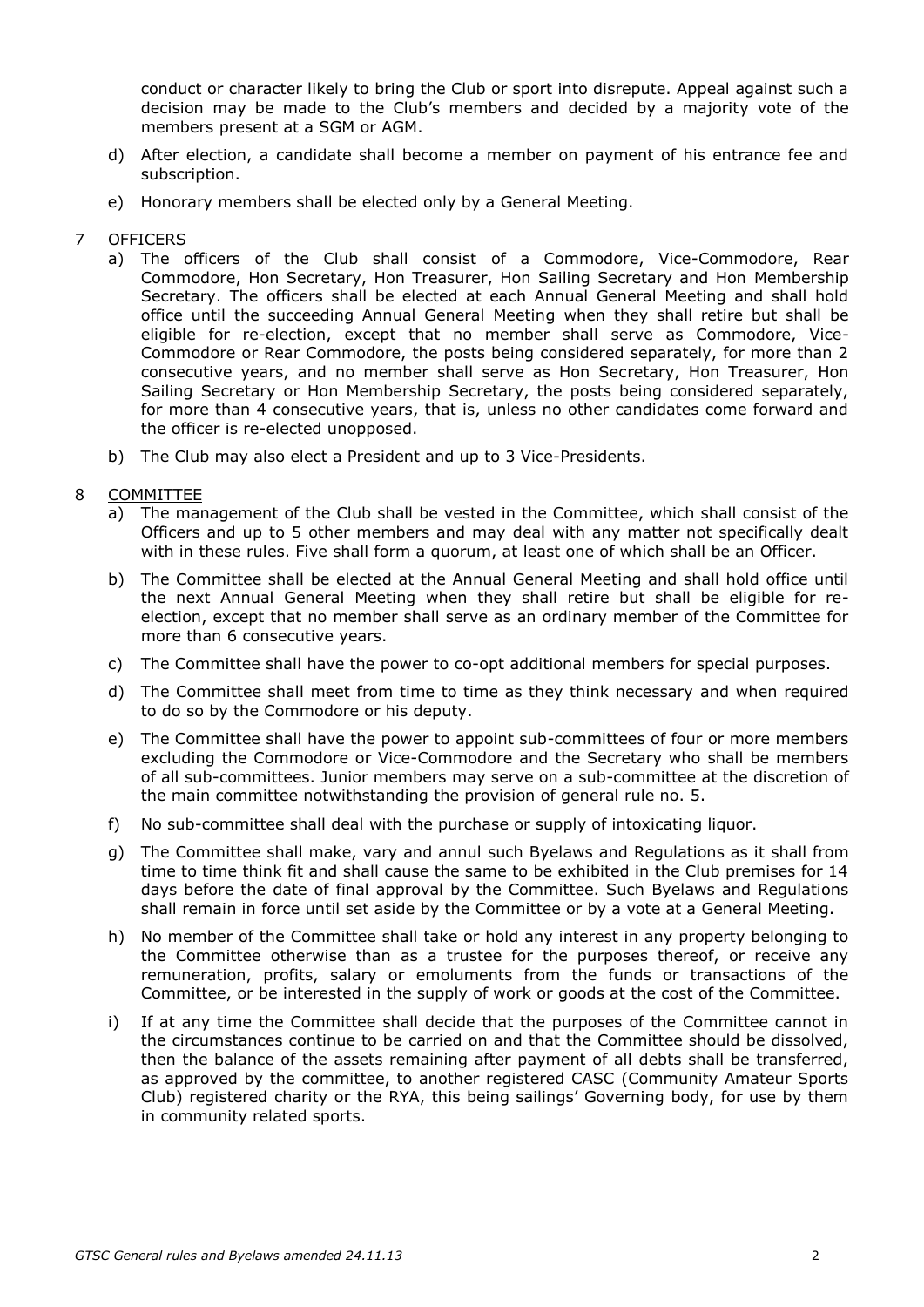- j) The Income and Property of the Club shall be applied solely towards promoting the Club's objectives as set forth in these rules and no surplus Income or Property of the Club shall be paid or transferred, directly or indirectly, to the Members of the Club or to third parties, other than as stated in clause 8(i).
- k) The committee shall have the power to move members' property as approved by the committee to aid in the efficient running of the club.

### 9 TERMINATION OF MEMBERSHIP

- a) Any member may resign by notice in writing to the Secretary at any time.
- b) The Committee may terminate the membership of any member whose subscription has not been paid by 31st July in any year.

#### 10 SUBSCRIPTION

- a) The subscription shall be due on 1st March in each year and may be different for different classes of members.
- b) The entrance fee and subscription of new members shall be due on election.
- c) (i) New members joining after the  $31<sup>st</sup>$  August need only pay half the subscription and boat parking fees (if any) for that year unless renewing from the previous year; there is no reduction in the entrance fee;

(ii) Members bringing boats to the club after  $31<sup>st</sup>$  August need only pay 50% of the annual boat parking fee.

- d) Members paying their subscriptions by 15th March shall be entitled to a discount.
- e) New sailing, family or joint members who are not renewing from the previous year, may delay payment of their entrance fee providing that;
	- (i) in the case of sailing members, the member is registered unemployed, or
	- (ii) in the case of family or joint members, one adult is registered unemployed, and
	- (iii) in either of the situations specified in (1) and (2) above the entrance fee is paid to the club within 6 months of the individual no longer being registered as unemployed.

#### 11 ANNUAL GENERAL MEETING

- a) The Annual General Meeting of the Club shall be held in November of each year for the purpose of:
	- (i) Receiving the Report of the Committee as to the affairs of the Club for the past year;
	- (ii) Receiving the Report of the Treasurer and the audited accounts of the Club for the financial year last expired;
	- (iii) Electing the Committee;
	- (iv) Fixing the amount of the subscription for each class of member and the entrance fee for the coming year;
	- (v) Considering the election of such persons as the Committee may recommend as President, Vice-President or Honorary members of the Club;
	- (vi) Any other business of which notice has been given to the Secretary not later than 1st October or which has been included in the notice of the Meeting by the Committee.
- b) Notice of the date, time and place of the Meeting and the business to be conducted shall be displayed on the Club notice board for at least 14 days before the Meeting.
- c) Nomination for the Committee shall be in writing supported by a Proposer and a Seconder and must reach the Secretary not less than 3 days before the Meeting. Unsuccessful nominations for Officers shall be included in nominations for the other members of the Committee.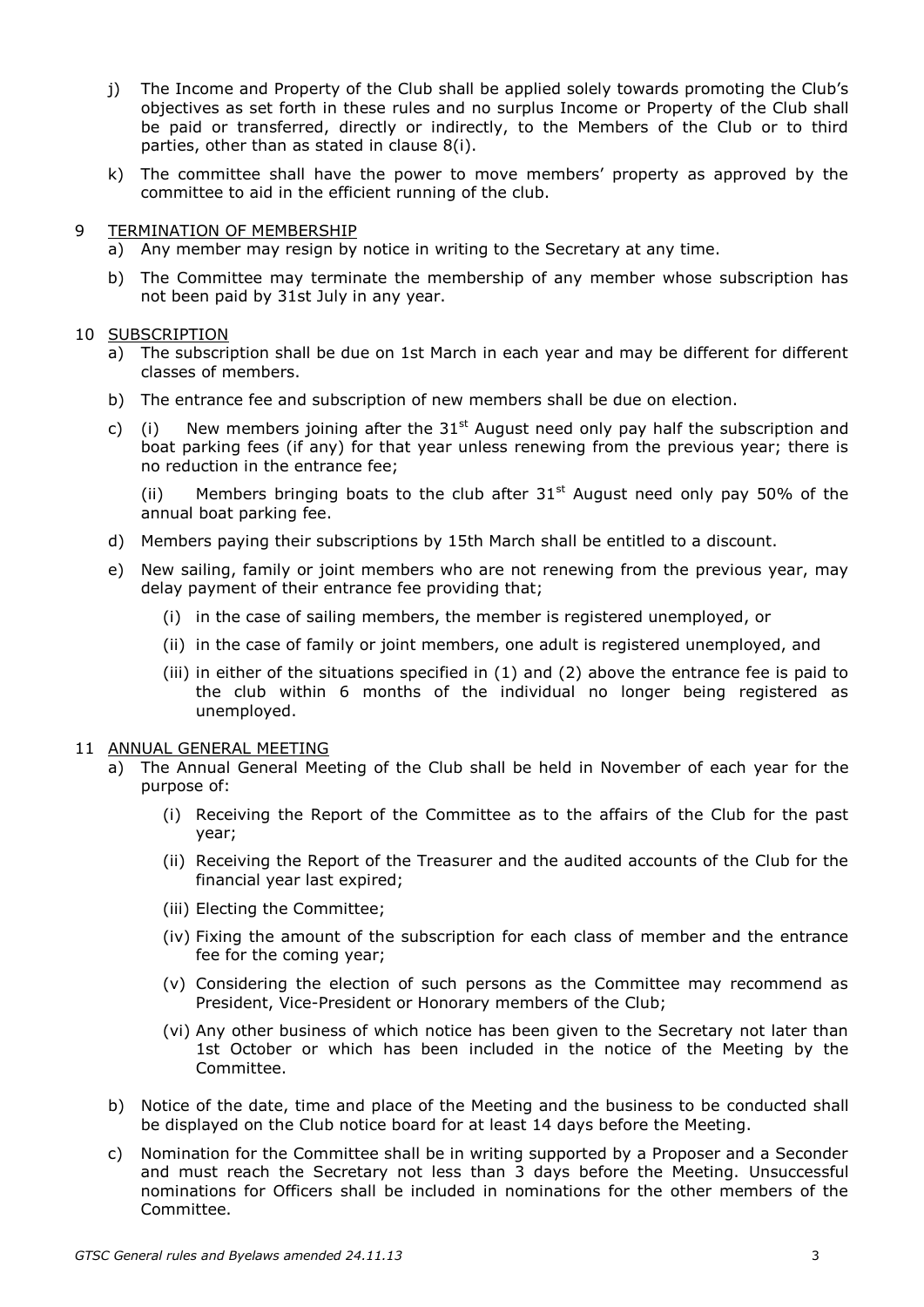# 12 SPECIAL GENERAL MEETING

A Special General Meeting shall be called:

- a) Upon a requisition in writing to the Secretary signed by not less than 5 members stating the business to be discussed;
- b) On the resolution of the Committee.
- c) The Meeting shall take place not more than 28 days after the requisition or resolution. Notice of the date, time and place of the Meeting and the business to be discussed shall be displayed on the Club notice board for at least 14 days before the Meeting.

# 13 TRUSTEES

There shall be not less than 3 Trustees of the Club. Any vacancies shall be forthwith filled by new Trustees to be appointed by the surviving or continuing Trustee or Trustees or, in default of such appointment being made, nominated by the members of the Club at a General Meeting. For the purpose of giving effect to such nomination, the Commodore is hereby nominated as the person to appoint new Trustees of the Club within the meaning of Section 36 of the Trustee Act 1925 and he shall by deed duly appoint the person or persons nominated by the General Meeting as the new Trustee or Trustees of the Club and the provisions of the Trustee Act 1925 shall apply to any such appointment. The land belonging to the Club shall be vested in the Trustees to be dealt with by them as the Committee shall from time to time direct.

## 14 CHANGES

The rules may be amended only by a majority of two-thirds of the members attending and voting at a General Meeting to which proper notice and particulars of the proposed amendments have been given.

### 15 CONDUCT OF THE BAR

- a) Except as provided in b), c) and d) below, no intoxicating liquor shall be supplied otherwise than to a member who has been a member of the Club for at least 2 days, or whose nomination or application for membership was made at least 2 days before his admission to the privilege of membership.
- b) Bona fide guests of members may consume intoxicating liquor on the Club premises subject to:
	- (i) No member shall be entitled to introduce more than 3 bona fide guests into the Club at any one time.
	- (ii) The names and addresses of all guests and the name of the member signing them in shall be entered into a book maintained for that purpose, such a book to be kept on the premises.
- c) Intoxicating liquor may be supplied to members and officials of teams visiting the Club for the purpose of participating in a match or to individual entrants in Club open events, but this does not include spectators or supporters.
- d) Intoxicating liquor may also be sold to non-members attending the Club premises for social or other functions organised or authorised by the Club, provided that the number of such functions shall not exceed 12 in any one year, but no functions shall be permitted to which non-members may obtain admission by payment of money at the door whether for a ticket or otherwise.
- e) No intoxicating liquor shall be supplied for consumption off the premises except to a member in person.
- f) No intoxicating liquor shall be supplied to any person under the age of 18 years.
- g) The permitted hours shall be:

| Mondays to Saturdays           | 11.00 am $-$ 11.00 pm                        |
|--------------------------------|----------------------------------------------|
| Sundays (except Christmas Day) | 12 midday to 10.30 pm                        |
| Good Friday and Christmas Day  | 12 midday to 3.00 pm and 7.00 pm to 10.30 pm |

h) A list of the names and addresses of all members shall be kept on the Club premises.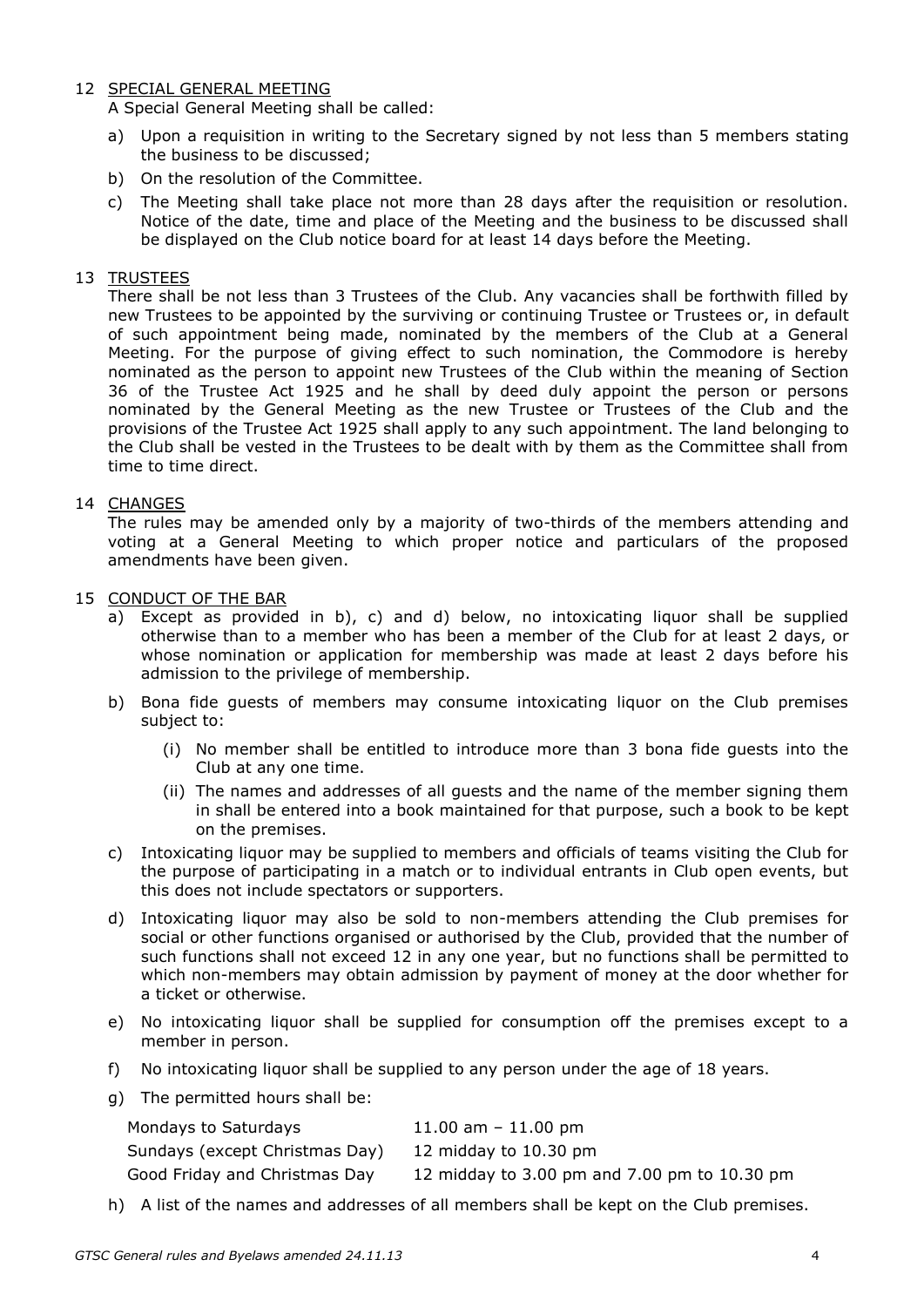# 16 LIABILITY

Members of the Club, their guests or visitors, may use the Club premises and any other facilities of the Club entirely at their own risk and implicitly accept:

- a) The Club will not accept any liability for any damage to or loss of property, which belongs to members, their guests, or visitors to the Club.
- b) All members are responsible for insuring their own boats. The Club will not accept responsibility for inspecting boat insurance certificates to check their validity.
- c) The club will not accept any liability for personal injury arising out of the use of the club premises, and any other facilities of the club, or out of participation in any race organised by the club, whether sustained by members, their guests or visitors, or caused by the said members, guests or visitors, whether or not such damage or injury could have been attributed to or was occasioned by the neglect, default or negligence of any of the officers, committee or servants of the club.
- d) Before inviting any guests or visitors onto the premises or to participate in events organised by the club, members will draw their attention to this rule.

## 17 ABANDONED PROPERTY

In addition to the power given to the committee under rule 9b hereof, if at any time any fees payable to the club by any member or former member shall not have been paid by 30<sup>th</sup> April in any year and the property of a member or former member remains upon club premises, the committee may:

- a) Move the property to any other part of the club premises without being liable for any loss or damage to the property howsoever caused;
- b) Give one month's notice in writing to the member or former member at his last known address as shown in the club membership list and thereafter dispose of the property as the committee shall see fit;

Provided always that proper evidence is available to show that all reasonable steps have been taken to trace a member or former member.

## 18 PROHIBITION OF SMOKING

Smoking is prohibited at all times in all buildings which are the property of Goring Thames Sailing Club: explicit notices to this effect shall be permanently and prominently exhibited in all rooms and other sub-divisions of such buildings.

#### 19 UNSAILABLE BOATS

- a) Club members shall not be entitled to store dinghies on the clubs' premises which are not sailable, or in the case of other boats, unusable.
- b) Where the committee decide that a boat has remained on the clubs' premises for more than 6 months in such a condition, the committee may, regardless as to whether or not the member is otherwise entitled to store the boat on the premises by virtue of being a member;
	- (i) Move the property to any other part of the club premises without being liable for any loss or damage to the property howsoever caused;
	- (ii) Give one month's notice in writing to the member or former member at his last known address as shown in the club membership list that the committee require the boats removal or repair within 6 weeks of the date of the notice, failing which, the committee may thereafter dispose of the property as the committee shall see fit;

Provided always, that proper evidence is available to show that all reasonable steps have been taken to trace a member or former member.

*(End of the GTSC General Rules as last amended by the Annual General Meeting held 24 th November 2013)*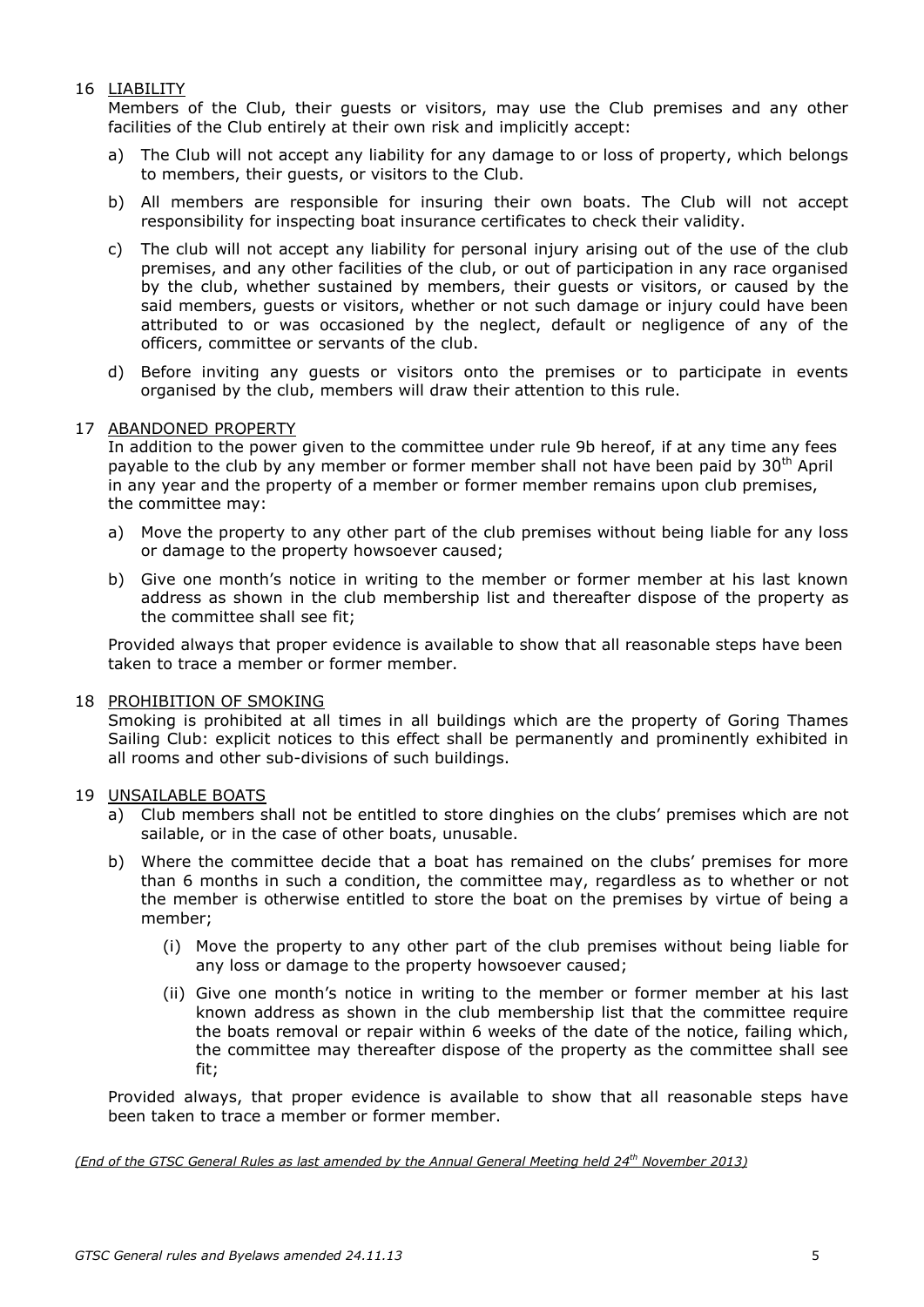

### BYELAWS -*(Amended by the Committee 23 June 2021)*

BYELAW 1 General Behaviour - Members shall cooperate in every way to maintain decorum and good manners within the Club, and to conserve its good name. Members shall be responsible for the good behaviour of their guests whilst on Club premises.

BYELAW 2 Care of Boats - Members shall ensure that boats belonging to other persons are at all times treated with due care and not unnecessarily interfered with.

BYELAW 3 Vehicles on Club Property - Vehicles, including bicycles, motorcycles and cars, shall be brought onto the Club site solely as a means of transport directly to and from the site, and for no other purpose.

BYELAW 4 Dogs and Other Pets - Members shall ensure that their pets are kept under proper control on the Club site, and that said pets do not annoy or interfere with or reduce other persons' enjoyment. Additionally, should a member's animal foul any part of the site, that member shall immediately clean up the same.

BYELAW 5 Swimming, Paddle Boarding, Windsurfing, Canoeing and the Like - During a period extending from one half hour prior to the commencement of racing organised by the Club, until the termination of said racing as confirmed by the OOD, swimming or bathing of any kind, paddle boarding, windsurfing, canoeing and navigation of the like shall not take place from any part of the Club frontage, including the slipways, except with the express permission of the OOD.

BYELAW 6 Mooring on the Frontage - Boats other than the Club's own boats or member's dinghies shall not be moored or tied up to any part of the Club frontage, nor kept on any part of the site, nor launched from the Club site, except as shall be specifically approved by a Committee member from time to time in exceptional cases.

BYELAW 7 Guests - No member shall be entitled to introduce more than 3 bona fide quests into the Club at any one time. No individual to be a guest more than three times in any calendar year. The names and addresses of all guests and the name of the member signing them in shall be entered into a book maintained for that purpose, such a book to be kept on the premises. Any guest going onto the water must fill out a temporary membership form.

BYELAW 8 Membership dues - The facilities of the Club shall not be available to those members who have not paid, or made appropriate arrangements to pay, their subscriptions and dues by the 31<sup>st</sup> March in each year, notwithstanding Rule 9.

BYELAW 9 Buoyancy Aids - All racing helms and crews shall wear buoyancy aids at all times on the water. Failure to do so shall result in disqualification from the race.

BYELAW 10 Supervision of Children - Parents and guardians must ensure that their children are adequately supervised whilst on Club premises or on the water.

BYELAW 11 Rescue Boat - The Committee shall endeavour to provide rescue boat cover during races and organised sailing events. The prime responsibility of rescue lies with those present who are trained in the use of the rescue boat. No person shall use the rescue boat without wearing a buoyancy aid. The kill-cord will be used whenever the engine is running

The person responsible for launching the rescue boat shall ensure that the logbook is completed that day.

BYELAW 12 Licence - Any vessel brought onto, parked within or launched from the club's premises should bear a current, valid licence plate displayed in accordance with the Thames Conservancy Acts and Orders 1932 to 1972. These are obtainable from the Environment Agency. All craft must have a minimum of  $E2,000,000$  third party insurance as a condition of membership.